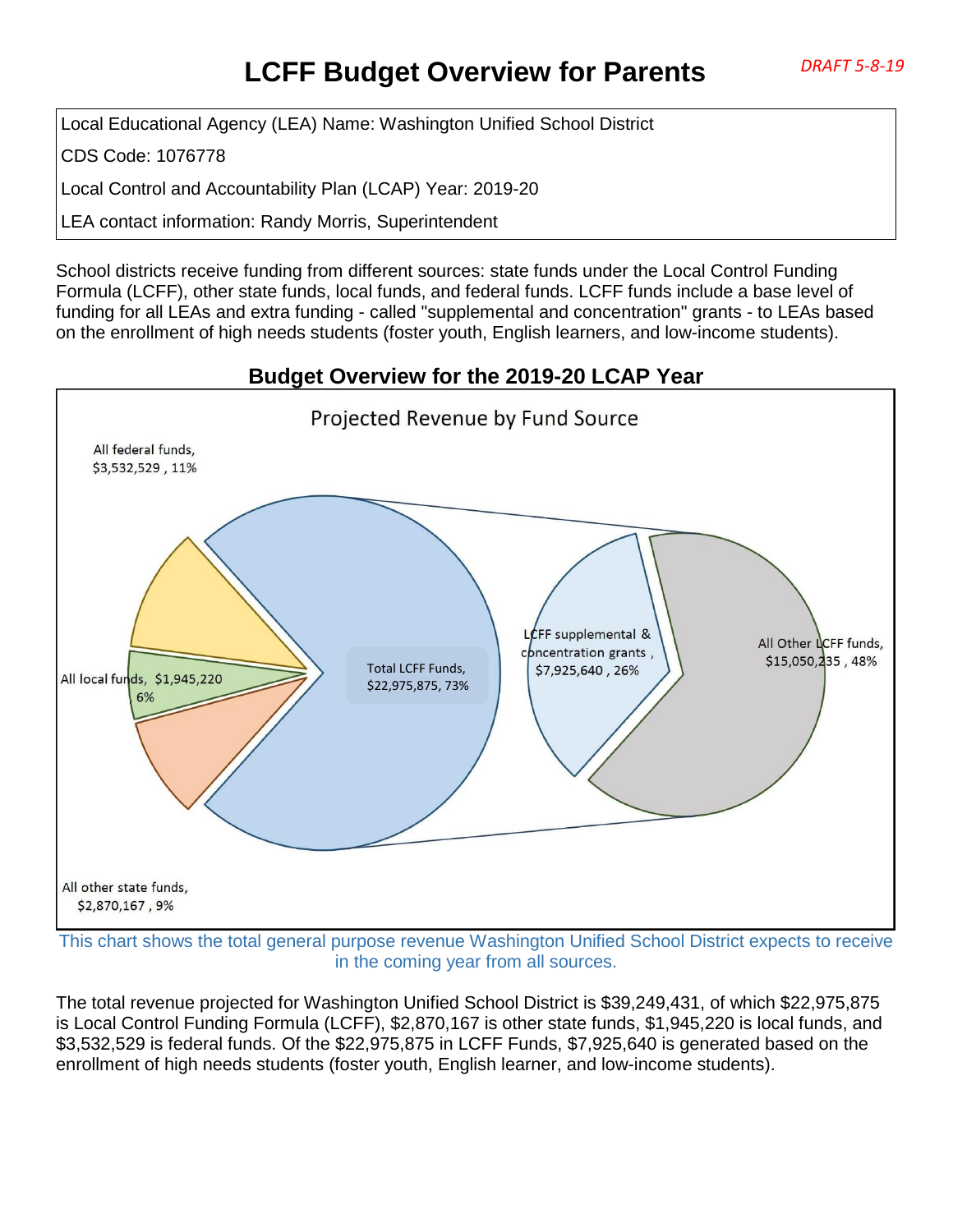# **LCFF Budget Overview for Parents** *DRAFT 5-8-19*

The LCFF gives school districts more flexibility in deciding how to use state funds. In exchange, school districts must work with parents, educators, students, and the community to develop a Local Control and Accountability Plan (LCAP) that shows how they will use these funds to serve students.



This chart provides a quick summary of how much Washington Unified School District plans to spend for 2019-20. It shows how much of the total is tied to planned actions and services in the LCAP.

Washington Unified School District plans to spend \$38,990,871 for the 2019-20 school year. Of that amount, \$30,983,288 is tied to actions/services in the LCAP and \$8,007,583 is not included in the LCAP. The budgeted expenditures that are not included in the LCAP will be used for the following:

Special Ed, STRS on Behalf, Water Project

#### Increased or Improved Services for High Needs Students in 2019-20

In 2019-20, Washington Unified School District is projecting it will receive \$7,925,640 based on the enrollment of foster youth, English learner, and low-income students. Washington Unified School District must demonstrate the planned actions and services will increase or improve services for high needs students compared to the services all students receive in proportion to the increased funding it receives for high needs students. In the LCAP, Washington Unified School District plans to spend \$7,925,640 on actions to meet this requirement.

The additional improved services described in the LCAP include the following: Using the calculation tool provided by the state, WUSD has calculated that it will receive \$7,925,640 in Supplemental and Concentration funding under the Local Control Funding Formula (LCFF). The details of these expenditures are itemized in the Goals, Actions & Services section of this plan and include the following support to better serve our highly at risk and mobile population of English Learners, Socioeconomically disadvantaged students, homeless and foster youth:

Goal 1:

Induction for beginning teachers (Goal 1: Action 2) Technology and technology support for the classroom (Goal 1: Action 4 and Action 7) Staff professional development (Goal 1: Action 5 and Goal 3: Action 12)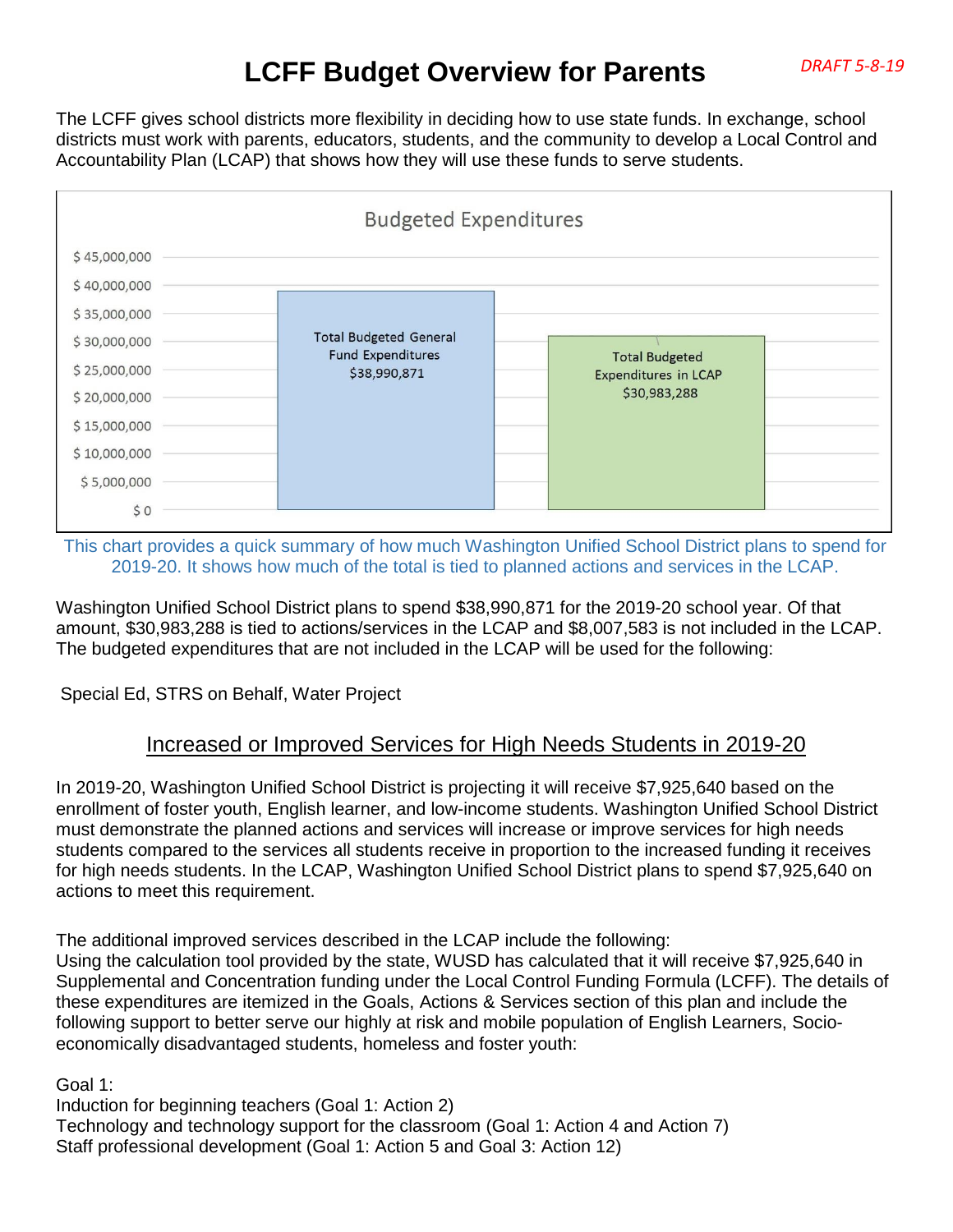Lead teacher training to disaggregate and track data (Goal 1: Action 6) Health Care Services (Goal 1: Action 8)

Goal 2: Multiple methods of Parent Communication (Goal 2: Action 1) Parent education (Goal 2: Action 2) Multiple opportunities for community, parent, and school events (Goal 2: Action 3)

Goal 3: Intervention Specialists (Goal 3: Action 2) Learning Directors (Goal 3: Action 4) Instructional Assistants (Goal 3: Action 5) Library Media Services (Goal 3: Action 6) Online supplemental academic support programs, supplies, activities, and services (Goal 3: Action 7 and Action 18 and Goal 4: Action 4) AVID (Goal 3: Action 8) English Learner curriculum, teachers, and aides (Goal 3: Action 9 and Action 11) District coordination of curriculum, instruction, and assessment, including data analysis and program evaluation (Goal 3: Action 10) Advanced Placement testing and supplies and PD for AP teachers: (Goal 3: Action 12) Student Support Services, including counseling, school liaisons (Goal 3: Action 13 and Goal 4 Action 1 and Action 3) Summer School (Goal 3: Action 14) Full access to courses, including electives and CTE pathways (Goal 3: Action 16 and Action 17) Supplemental Instructional Supplies (Goal 3: Action 18) Low Class sizes (Goal 3: Action 20)

Goal 4:

TIP/SARB (Goal 4: Action 2) School Liaisons: (Goal 4: Action 3) Student Activities to promote engagement: (Goal 4: Action 4) On-Site Counseling Services (Goal 4: Action 6) Student-led support programs, including LINK Crew, WEB, and Peer Mediators (Goal 4: Action 7) Safety and security services (Goal 4: Action 8)

All actions and expenditures of funds marked as contributing to increased or improved services were developed specifically to focus on the needs of our unduplicated population based on a careful analysis of data and input from our stakeholders. All these actions are principally directed toward our unduplicated student population to help Washington Unified School District be effective in meeting the goals of the LEA LCAP and the identified needs of the unduplicated student population. Under each action marked for increased or improved services is a detailed explanation of how that action is principally directed toward the unduplicated student population and effective in helping those students close the equity gaps and meet the goals of Washington Unified School District. Since our unduplicated student population count is 89%, all of these actions and services are being performed on a schoolwide or districtwide basis in order to increase the efficiency of delivery and effectiveness of these actions and services.